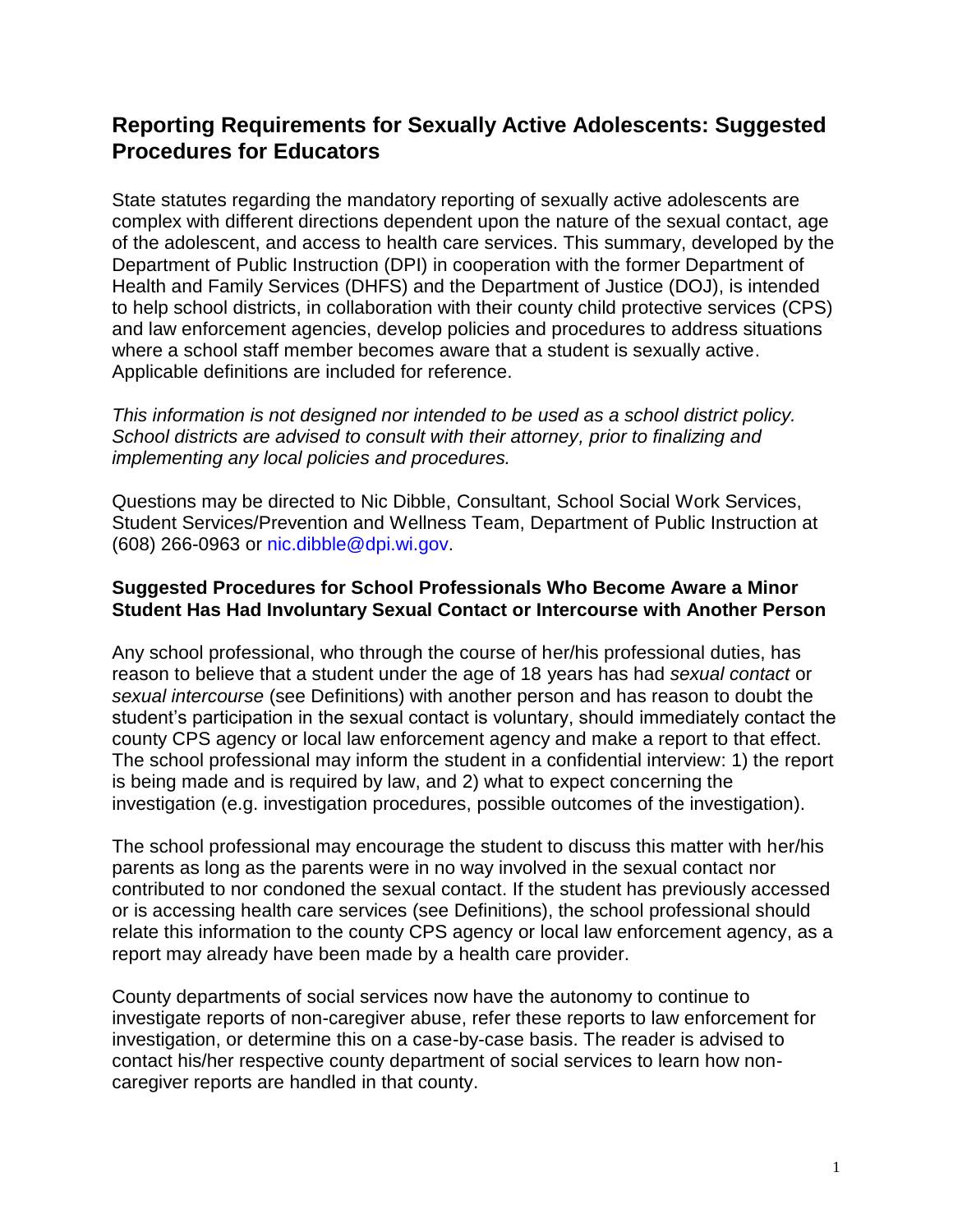References: Wis. Stats. sec. [48.02\(2\);](http://nxt.legis.state.wi.us/nxt/gateway.dll?f=templates&fn=default.htm&d=stats&jd=48.02(2)) [48.981\(2\),](http://nxt.legis.state.wi.us/nxt/gateway.dll?f=templates&fn=default.htm&d=stats&jd=48.981(2)) [\(2m\),](http://nxt.legis.state.wi.us/nxt/gateway.dll?f=templates&fn=default.htm&d=stats&jd=48.981(2m)) [\(3\)\(a\)1.](http://nxt.legis.state.wi.us/nxt/gateway.dll?f=templates&fn=default.htm&d=stats&jd=48.981(3)(a)1.); [940.225;](http://nxt.legis.state.wi.us/nxt/gateway.dll?f=templates&fn=default.htm&d=stats&jd=940.225) [948.02\(1\),](http://nxt.legis.state.wi.us/nxt/gateway.dll?f=templates&fn=default.htm&d=stats&jd=948.02(1)) [\(2\),](http://nxt.legis.state.wi.us/nxt/gateway.dll?f=templates&fn=default.htm&d=stats&jd=948.02(2)) [\(3\);](http://nxt.legis.state.wi.us/nxt/gateway.dll?f=templates&fn=default.htm&d=stats&jd=948.02(3)) and [948.025](http://nxt.legis.state.wi.us/nxt/gateway.dll?f=templates&fn=default.htm&d=stats&jd=948.025)

#### **Suggested Procedures for School Professionals Who Become Aware a Minor Student Has Had Voluntary Sexual Contact or Intercourse with Another Person**

Suggested procedures for school professionals who become aware that a student under the age of 18 years has had consensual *sexual contact* or *sexual intercourse* with another person differ dependent upon the student's age (see Definitions for "consent.")

*Students 16 or 17 Years Old*

It is not illegal to have voluntary *sexual contact* with a person 16 or 17 years old and, consequently, there is no requirement for a report to either the county CPS agency or local law enforcement.

*Sexual intercourse* (see Definitions) with someone 16 or 17 years old is a Class A misdemeanor, and carries the same penalty classification as fourth degree sexual assault, Wis. Stats. sec. [940.225\(3m\)](http://nxt.legis.state.wi.us/nxt/gateway.dll?f=templates&fn=default.htm&d=stats&jd=940.225(3m)) and [948.09.](http://nxt.legis.state.wi.us/nxt/gateway.dll?f=templates&fn=default.htm&d=stats&jd=948.09) However, this behavior does not fall under the mandated reporting requirement in Wis. Stat. sec. [48.981](http://nxt.legis.state.wi.us/nxt/gateway.dll?f=templates&fn=default.htm&d=stats&jd=48.981) if the school professional feels, in his/her professional opinion, the sexual intercourse is voluntary. A 1983 Wisconsin Attorney General opinion states, "Sexual contact or intercourse with a sixteen- or seventeen-year-old is not sexual assault unless it is nonconsensual. Therefore, it should be reported as abuse only if there is reasonable cause to suspect that the sixteen- or seventeen-year-old did not consent." (Ref. 72 Atty. Gen. 93). This legal interpretation was reestablished in a Department of Justice (DOJ) memorandum dated 4/14/05.

The Wisconsin laws that deal with sexual contact and intercourse with minors do not discuss the age of the person with which the minor has sexual contact or intercourse nor an age discrepancy between the minor and the other person. However, relative to a school professional's decision to make a report for suspected abuse, it is important to discuss this issue. Because of the greater possibility of a power differential in an adolescent relationship where one person is significantly older than the other, some counties request that mandated reporters contact the CPS or law enforcement agency if they become aware of voluntary sexual relationships where the age differential exceeds a certain number (e.g., three years). It is important for mandated reporters to be aware of their county's local policies and expectations. While not required by law, greater cooperation between systems can be fostered by respecting each other's policies.

When a school professional comes into contact with a student who is sexually active and a report is not warranted, the school professional may wish to 1) take steps to ensure the student is fully cognizant of the potential adverse consequences of being sexually active, 2) ask the student whether he/she has talked to his/her parents or some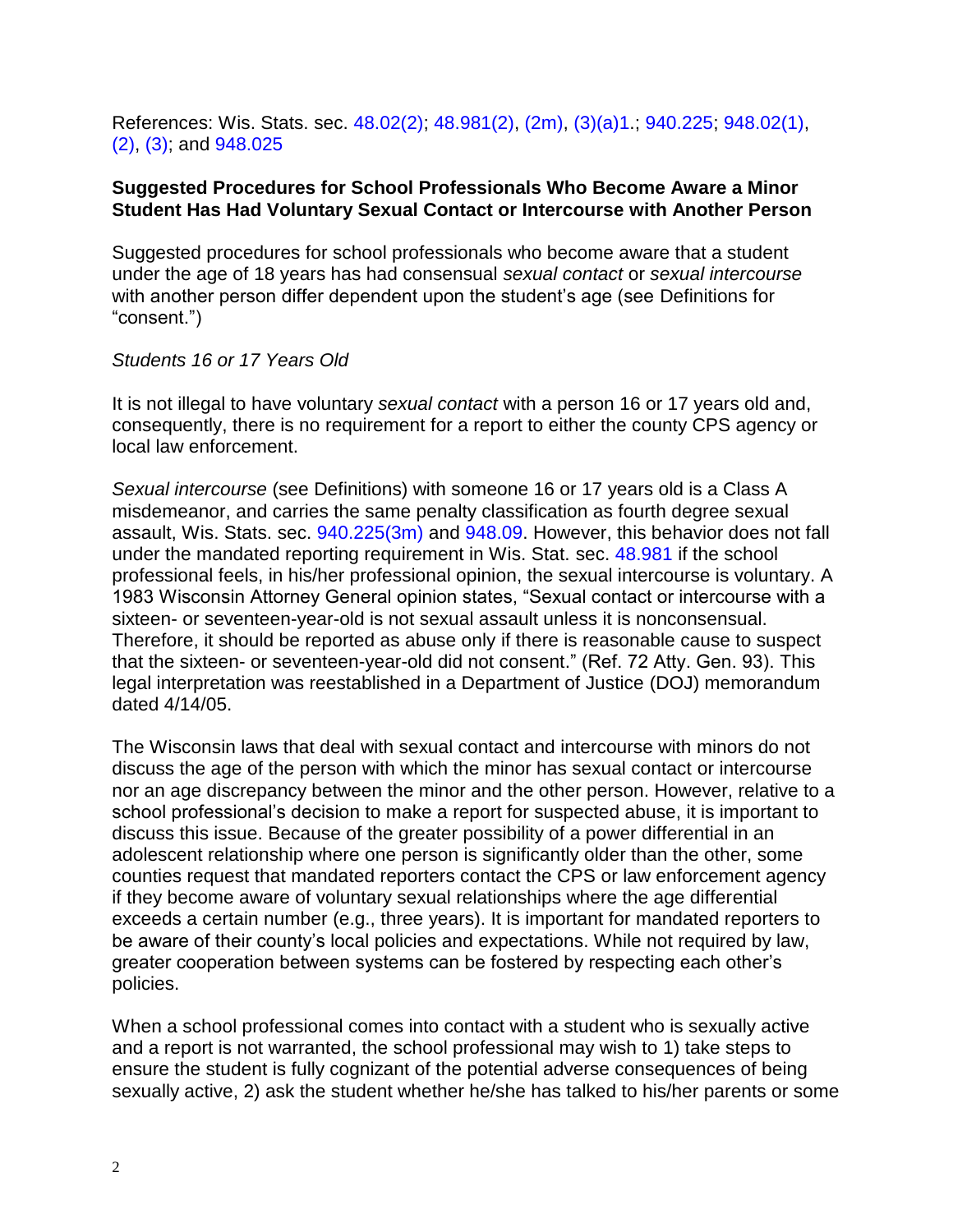other responsible, adult family member about being sexually active, and if not, provide the student with strategies and encouragement to do so, including offering to help the student speak with his/her parents, and 3) ask the student whether he/she has accessed appropriate health care services necessary to prevent pregnancy and sexually transmitted infections (STIs) and, if not, provide the student with the necessary information to make a self-referral.

### *Students Under 16 Years Old*

*Sexual contact* or *sexual intercourse* with a person under the age of 16 years is a felony, Wis. Stat. sec.  $948.02(1)$  and  $(2)$ . School professionals who have reasonable cause to believe a student under the age of 16 years has had sexual contact or intercourse with another person, where the student claims the sexual contact or intercourse is consensual, must still report this behavior to the county CPS or local law enforcement agency.

The only possible exception to this requirement is when the student is receiving or has received health care services from a health care provider (see Definitions). The stated purpose of this exception in state statute "is to allow children to obtain confidential health care services," Wis. Stat. sec. [48.981\(2m\)\(a\).](http://nxt.legis.state.wi.us/nxt/gateway.dll?f=templates&fn=default.htm&d=stats&jd=48.981(2m)(a)) Some health care services (as defined in statute to include family planning services) may be within the scope of a school nurse's responsibilities (i.e., counseling, distribution of information, and referral).

In addition to a reporting exception for the health care provider providing the health care services as defined in Wis. Stat. sec.  $48.981(2m)(b)2$ ., the law also states that "a person who obtains information about a child who is receiving or has received health care services from a health care provider" also need not report, as long as none of the circumstances described in the next paragraph apply. The statute does not define who that "person" may be or how the "person" learns that the child has accessed or is accessing health care services. It is not uncommon for minors to disclose to others, including adults who may be mandated reporters, that they have accessed health care services. Consequently, in order to maintain a minor's right to confidential health care services, mandated reporters, other than health care providers, may not be required to report under these circumstances, Wis. Stat. sec. [48.981\(2m\).](http://nxt.legis.state.wi.us/nxt/gateway.dll?f=templates&fn=default.htm&d=stats&jd=48.981(2m))

However, even if a student has accessed health care services, there are a number of circumstances under which a report to the CPS or local law enforcement agency must still be made:

- 1. the sexual intercourse or sexual contact occurred or is likely to occur with a caregiver,
- 2. the child suffered or suffers from a mental illness or mental deficiency that rendered or renders the child temporarily or permanently incapable of understanding or evaluating the consequences of his or her action,
- 3. the child, because of his or her age or immaturity, was or is incapable of understanding the nature or consequences of sexual intercourse or sexual contact,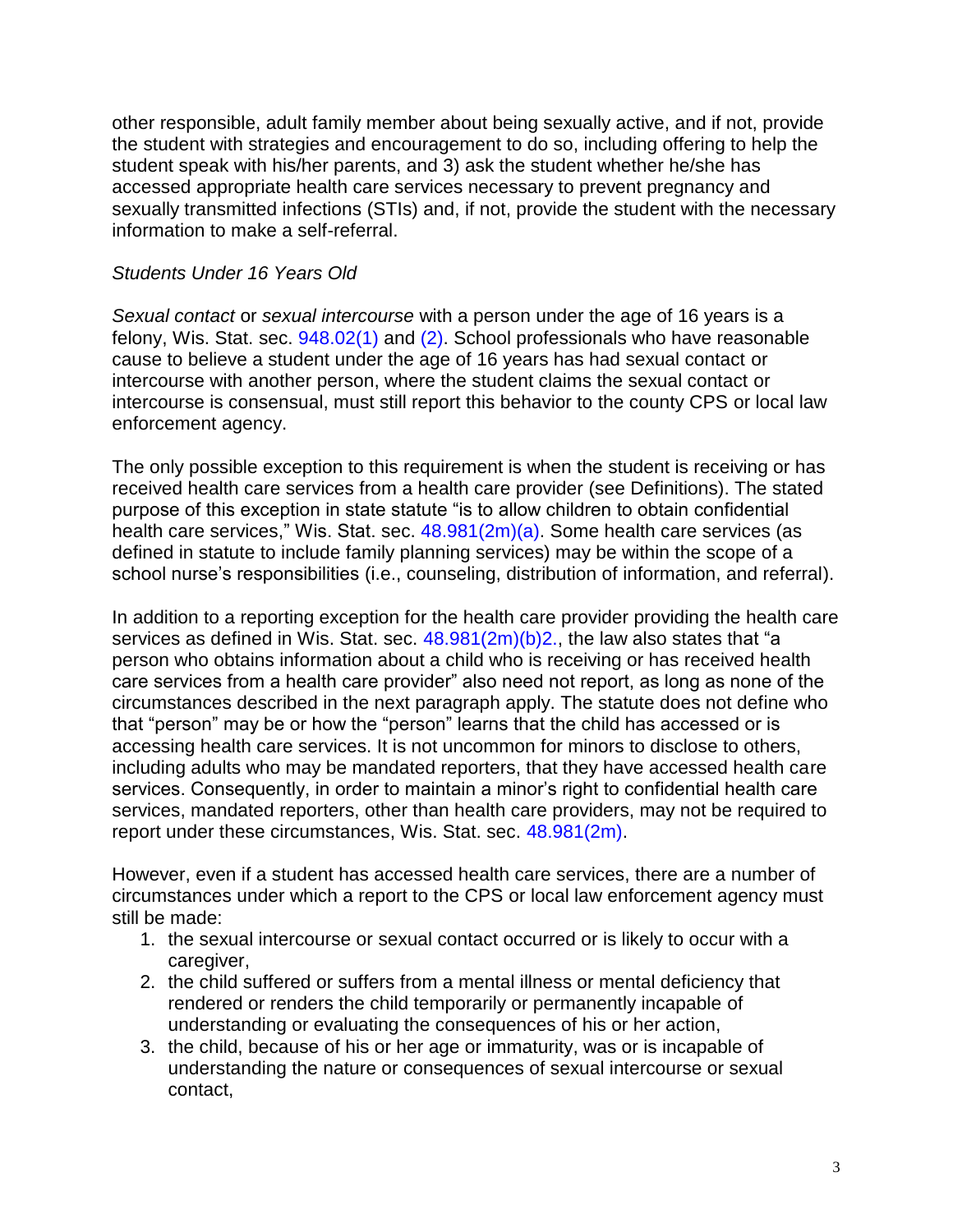- 4. the child was unconscious at the time of the act or for any other reason was physically unable to communicate unwillingness to engage in sexual intercourse or sexual contact,
- 5. another participant in the sexual contact or sexual intercourse was or is exploiting the child, and

the school professional has any reasonable doubt as to the voluntariness of the child's participation in the sexual contact or sexual intercourse, Wis. Stat. sec. [48.981\(2m\)\(d\)](http://nxt.legis.state.wi.us/nxt/gateway.dll?f=templates&fn=default.htm&d=stats&jd=48.981(2m)(d)) and [\(e\).](http://nxt.legis.state.wi.us/nxt/gateway.dll?f=templates&fn=default.htm&d=stats&jd=48.981(2m)(e))

Once again, a significant age difference between the student and the other person may be reason alone to doubt whether the nature of the student's participation is truly voluntary, due to the power differential that may be present in the relationship. Local school policy, developed in collaboration with the county CPS agency, may wish to stipulate an age difference or range determined to be significant and necessitating a referral.

As above, the school professional may inform the student in a confidential interview: 1) the report is being made and is required by law, and 2) what to expect concerning the CPS or law enforcement investigation (e.g., investigation procedures, likely outcomes of the investigation). The school professional may encourage the student to discuss this matter with her/his parents as long as the parents were in no way involved in the sexual contact nor contributed to nor condoned it in any way.

References: Wis. Stats. sec. [48.981\(2\),](http://nxt.legis.state.wi.us/nxt/gateway.dll?f=templates&fn=default.htm&d=stats&jd=48.981(2)) [\(2m\),](http://nxt.legis.state.wi.us/nxt/gateway.dll?f=templates&fn=default.htm&d=stats&jd=48.981(2m)) and [\(3\)\(a\)1.;](http://nxt.legis.state.wi.us/nxt/gateway.dll?f=templates&fn=default.htm&d=stats&jd=48.981(3)(a)1.) [253.07\(1\)\(b\);](http://nxt.legis.state.wi.us/nxt/gateway.dll?f=templates&fn=default.htm&d=stats&jd=253.07(1)(b)) [940.225\(3m\);](http://nxt.legis.state.wi.us/nxt/gateway.dll?f=templates&fn=default.htm&d=stats&jd=940.225(3m)) [948.02\(1\),](http://nxt.legis.state.wi.us/nxt/gateway.dll?f=templates&fn=default.htm&d=stats&jd=948.02(1)) [\(2\),](http://nxt.legis.state.wi.us/nxt/gateway.dll?f=templates&fn=default.htm&d=stats&jd=948.02(2)) and [\(3\);](http://nxt.legis.state.wi.us/nxt/gateway.dll?f=templates&fn=default.htm&d=stats&jd=948.02(3)) [948.025;](http://nxt.legis.state.wi.us/nxt/gateway.dll?f=templates&fn=default.htm&d=stats&jd=948.025) [948.09;](http://nxt.legis.state.wi.us/nxt/gateway.dll?f=templates&fn=default.htm&d=stats&jd=948.09) DHFS Office of Legal Counsel letter dated 3/15/94; Opinions of the Attorney General, 1983; and DOJ Memorandum dated 4/14/05.

## **Suggested Disclaimer to Be Used by Pupil Services Staff Members Prior to Providing Counseling to Adolescent Students**

Prior to beginning a counseling relationship, pupil services staff typically notify students that everything discussed is confidential unless there is reason to believe someone has been or will be hurt in some way. Similarly, it may be appropriate to notify adolescent students that any information shared about having sexual contact with another person may also have to be reported to the appropriate authorities, dependent upon the age of the student and the circumstances of the sexual contact. Using this disclaimer can avoid a student later feeling that her/his confidence has been violated.

## **Parental Notification**

When making a mandatory report for suspected child abuse, school officials routinely do not notify the parents of the referral. Parental notification as part of the investigation becomes the responsibility of the investigating CPS agency. Clearly, when the parents are possibly the perpetrators, this is necessary in order to avoid interfering with the investigation. However, in situations involving peer-involved, sexually active students,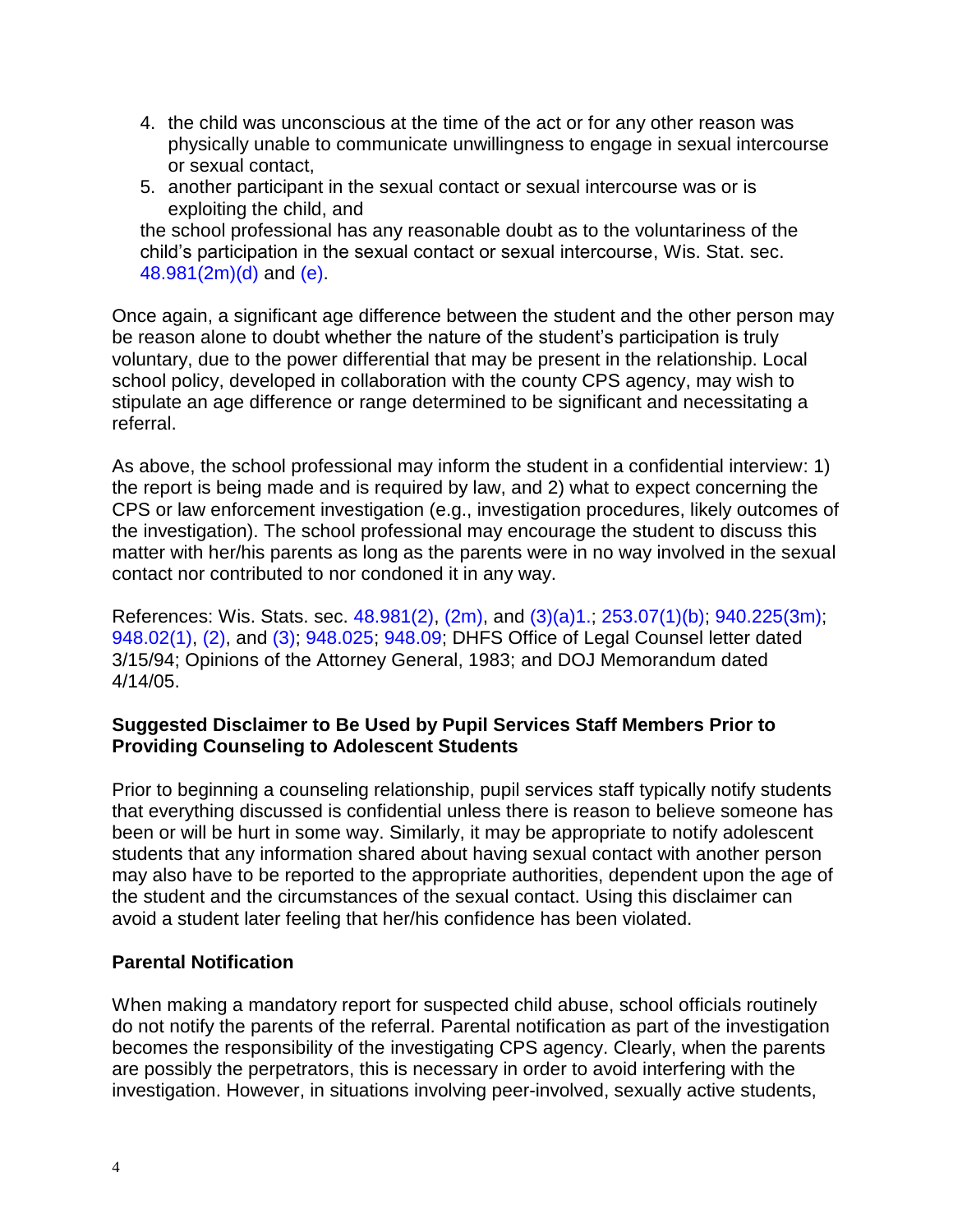the parents are not suspect. Schools and county CPS and law enforcement agencies may meet and proactively discuss guidelines for determining how, when, and if parents are to be notified in a timely manner about their children being sexually active.

# **Definitions**

**Abuse** - in the context of sexual abuse and assault, means sexual intercourse or sexual contact under Wis. Stat. sec. [940.225](http://nxt.legis.state.wi.us/nxt/gateway.dll?f=templates&fn=default.htm&d=stats&jd=940.225) (Sexual assault), [948.02](http://nxt.legis.state.wi.us/nxt/gateway.dll?f=templates&fn=default.htm&d=stats&jd=948.02) (Sexual assault of a child), [948.025](http://nxt.legis.state.wi.us/nxt/gateway.dll?f=templates&fn=default.htm&d=stats&jd=948.025) (Engaging in repeated acts of sexual assault of the same child) or [948.085](http://nxt.legis.state.wi.us/nxt/gateway.dll?f=templates&fn=default.htm&d=stats&jd=948.085) (Sexual assault of a child placed in substitute care), Wis. Stat. sec. [48.02\(1\)\(b\).](http://nxt.legis.state.wi.us/nxt/gateway.dll?f=templates&fn=default.htm&d=stats&jd=48.02(1)(b)) Reference also Wis. Stat. sec. [948.05](http://nxt.legis.state.wi.us/nxt/gateway.dll?f=templates&fn=default.htm&d=stats&jd=948.05) (Sexual exploitation of a child), [944.30](http://nxt.legis.state.wi.us/nxt/gateway.dll?f=templates&fn=default.htm&d=stats&jd=944.30) (Prostitution), [948.055](http://nxt.legis.state.wi.us/nxt/gateway.dll?f=templates&fn=default.htm&d=stats&jd=948.055) (Causing a child to view or listen to sexual activity), and [948.10](http://nxt.legis.state.wi.us/nxt/gateway.dll?f=templates&fn=default.htm&d=stats&jd=948.10) (Exposing genitals or pubic area).

**Child** - when used without further qualification, means a person who is less than 18 years of age, except that for purposes of investigating or prosecuting a person who is alleged to have violated a state or federal criminal law or any civil law or municipal ordinance, "child" does not include a person who has attained 17 years of age, Wis. Stat. sec. [48.02\(2\).](http://nxt.legis.state.wi.us/nxt/gateway.dll?f=templates&fn=default.htm&d=stats&jd=948.02(2))

**Consent** - with regard to sexual assault, means words or overt actions by a person who is competent to give informed consent indicating a freely given agreement to have sexual intercourse or sexual contact, Wis. Stat. sec. [940.225\(4\).](http://nxt.legis.state.wi.us/nxt/gateway.dll?f=templates&fn=default.htm&d=stats&jd=940.225(4)) In addition, a 1983 Attorney General's opinion concludes consent is not an issue for sexual contact involving children under the age of 16 years. Specifically, "Since sexual contact or intercourse with any child under the age of sixteen years is a sexual assault, regardless of whether consent was given, section 940.225(1)(d), (2)(e) and (4), all sexual conduct involving children in that age group must be reported," Ref. 72 Atty. Gen. 93.

**Family planning services** - mean counseling by trained personnel regarding family planning; distribution of information relating to family planning; and referral to licensed nurse practitioners within the scope of their practice, licensed physicians or local health departments for consultation, examination, medical treatment and prescriptions for the purpose of family planning. "Family planning" does not include the performance, promotion, encouragement or counseling in favor of, or referral either directly or through an intermediary for, voluntary termination of pregnancy, but may include the providing of nondirective information explaining any of the following: 1) prenatal care and delivery; 2) infant care, foster care or adoption; 3) pregnancy termination, Wis. Stat. sec.  $253.07(1)(b)$ .

**Health care provider** - for the purposes of providing a "health care service" as defined in Wis. Stat. sec.  $48.981(2m)(b)2$ ., means a physician, as defined under Wis. Stat. sec. [448.01\(5\),](http://nxt.legis.state.wi.us/nxt/gateway.dll?f=templates&fn=default.htm&d=stats&jd=448.01(5)) a physician assistant, as defined under Wis. Stat. sec. [448.01\(6\),](http://nxt.legis.state.wi.us/nxt/gateway.dll?f=templates&fn=default.htm&d=stats&jd=448.01(6)) or a nurse holding a certificate of registration under Wis. Stat. sec. 441.06(1) or a license under Wis. Stat. sec. [441.10\(3\),](http://nxt.legis.state.wi.us/nxt/gateway.dll?f=templates&fn=default.htm&d=stats&jd=441.10(3)) Wis. Stat. sec. [48.981\(2m\)\(b\)1.](http://nxt.legis.state.wi.us/nxt/gateway.dll?f=templates&fn=default.htm&d=stats&jd=48.981(2m)(b)1.)